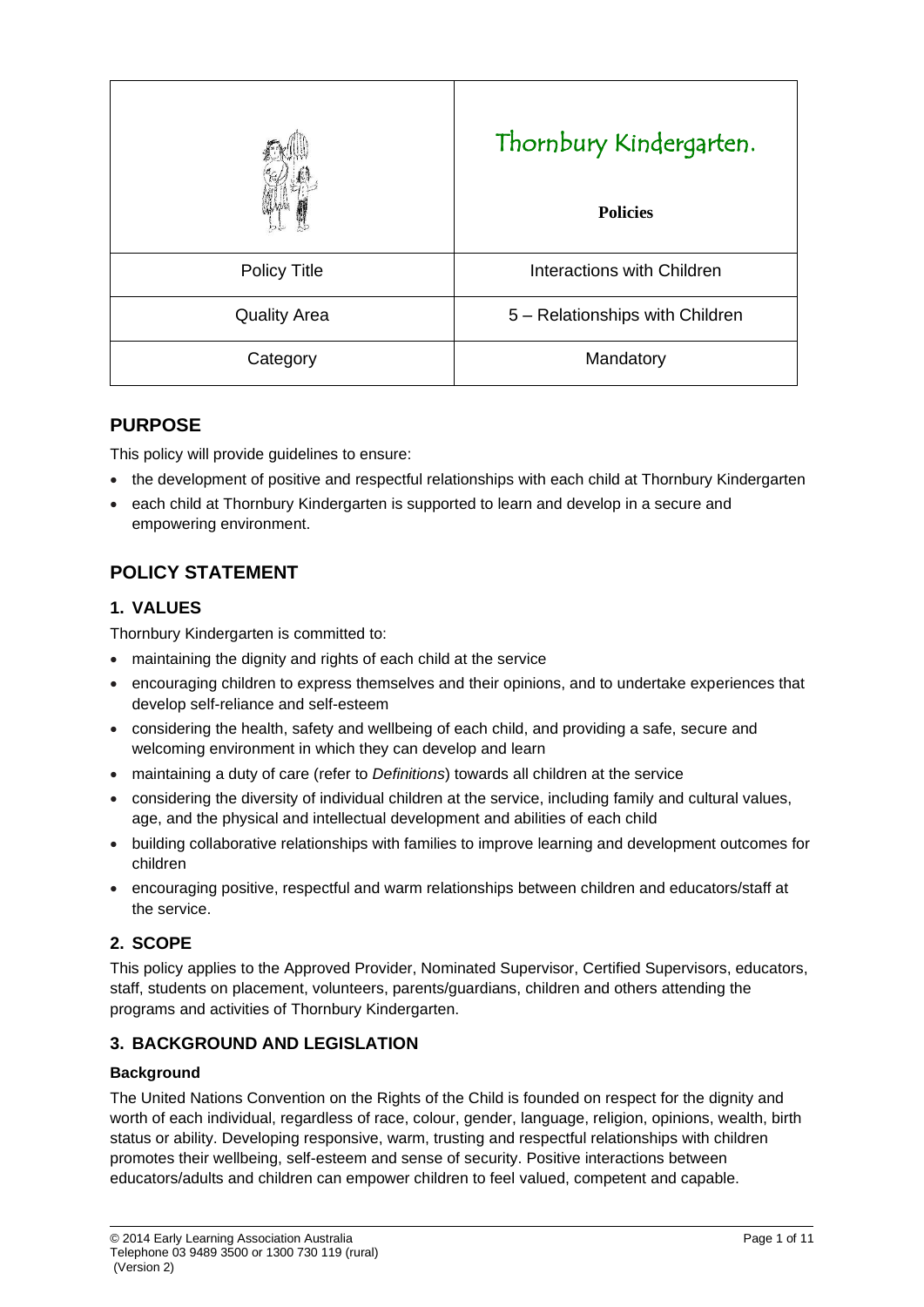Actively engaging in children's learning and decision-making during play, daily routines and ongoing activities can stimulate children's thinking, enrich their learning and encourage them to explore and manage their feelings and behaviour.

"Having supportive relationships with the nominated supervisor, educators, co-ordinators and staff members enables children to develop confidence in their ability to express themselves, work through differences, learn new things and take calculated risks" (*Guide to the National Quality Standard* – refer to *Sources*).

Regulation 155 of the National Regulations requires an Approved Provider of children's services to take reasonable steps to ensure that the service provides education and care to children in a way that encourages them to express themselves, and develop self-reliance and self-esteem, maintains their dignity and rights, provides positive guidance and encouragement towards acceptable behaviour, and respects their cultural and family values.

Regulation 156 requires the Approved Provider to ensure that the service provides children with opportunities to interact and develop positive relationships with each other, and with the staff and volunteers at the service. To meet these requirements, the Approved Provider is expected to consider the size and composition of the groups in which the children are educated and cared for.

In developing an *Interactions with Children Policy*, early childhood education and care services must review and reflect on the philosophy, beliefs and values of the service, particularly with regard to the relationships with children. The development of this policy should also be informed by the service's *Code of Conduct Policy* (particularly Attachment 1 – Professional standards for staff).

### **Legislation and standards**

Relevant legislation and standards include but are not limited to:

- *Charter of Human Rights and Responsibilities Act 2006* (Vic)
- *Children, Youth and Families Act 2005* (Vic)
- *Child Wellbeing and Safety Act 2005* (Vic)
- *Disability Discrimination Act 1992* (Cth)
- *Education and Care Services National Law Act 2010*: Sections 166, 167
- *Education and Care Services National Regulations 2011*: Regulations 73, 74, 155, 156, 157, 168(2)(j)
- *Equal Opportunity Act 2010* (Vic)
- *National Quality Standard*, Quality Area 5: Relationships with Children
	- − Standard 5.1: Respectful and equitable relationships are developed and maintained with each child
	- − Standard 5.2: Each child is supported to build and maintain sensitive and responsive relationships with other children and adults

The most current amendments to listed legislation can be found at:

- Victorian Legislation Victorian Law Today:<http://www.legislation.vic.gov.au/>
- Commonwealth Legislation ComLaw: <http://www.comlaw.gov.au/>

### **4. DEFINITIONS**

The terms defined in this section relate specifically to this policy. For commonly used terms e.g. Approved Provider, Nominated Supervisor, Regulatory Authority etc. refer to the *General Definitions* section of this manual.

**Adequate supervision:** (In relation to this policy) **supervision** entails all children (individuals and groups) in all areas of the service, being in sight and/or hearing of an educator at all times including during toileting, sleep, rest and transition routines. Services are required to comply with the legislative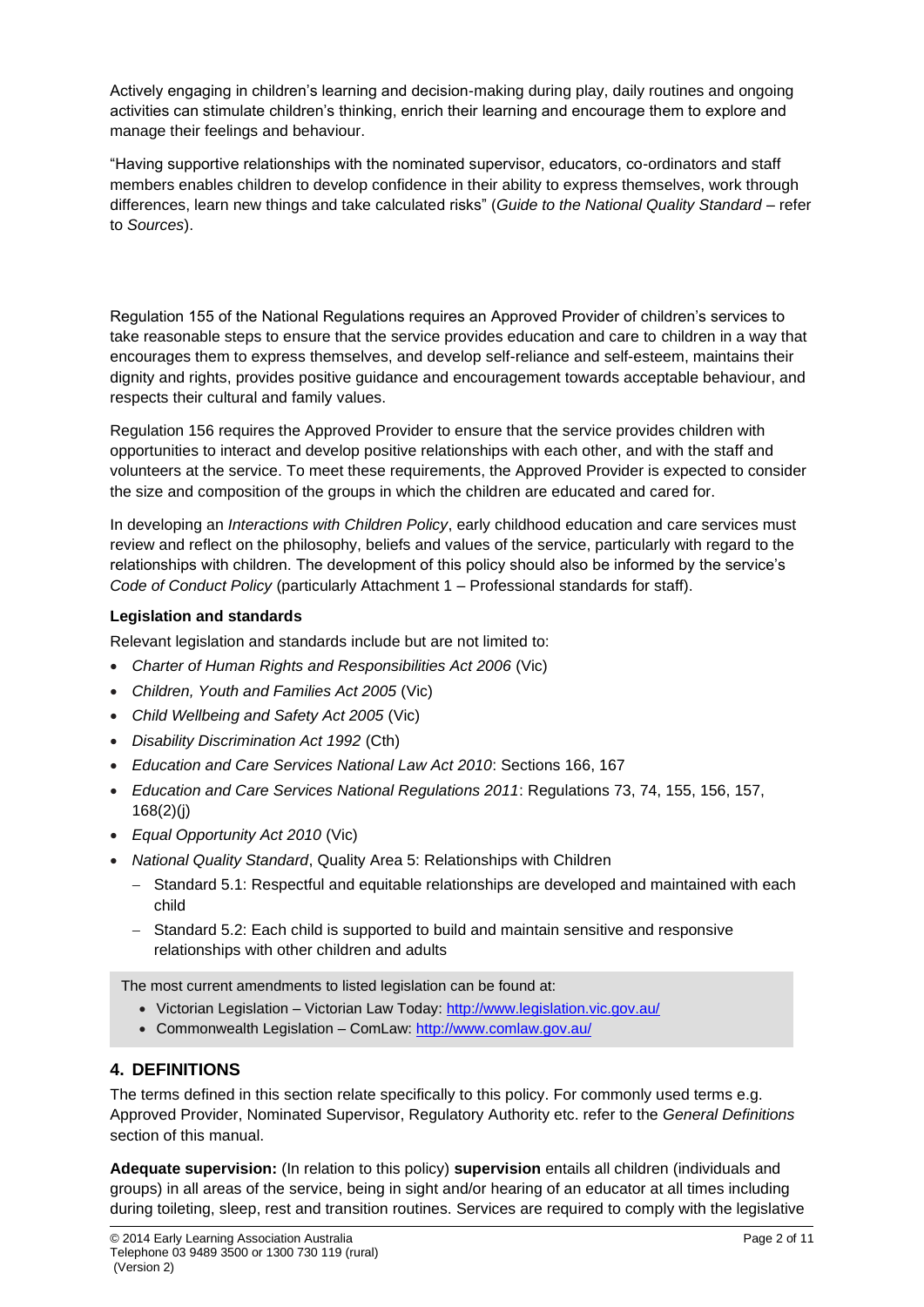requirements for educator-to-child ratios at all times. Supervision contributes to protecting children from hazards that may emerge in play, including hazards created by the equipment used.

Adequate supervision refers to constant, active and diligent supervision of every child at the service. Adequate supervision requires that educators are always in a position to observe each child, respond to individual needs and immediately intervene if necessary. Variables affecting supervision levels include:

- number, age and abilities of children
- number and positioning of educators
- current activity of each child
- areas in which the children are engaged in an activity (visibility and accessibility)
- developmental profile of each child and of the group of children
- experience, knowledge and skill of each educator
- need for educators to move between areas (effective communication strategies).

**Behaviour guidance:** A means of assisting children to self-manage their behaviour. It differs from traditional `behaviour management' or 'discipline' which generally implies that an adult is 'managing' children's behaviour or using punishment to control children. Behaviour guidance applies to all forms of behaviour, not just behaviours labelled as 'negative'.

**Behaviour guidance plan:** A plan that documents strategies to assist an educator in guiding a child with diagnosed behavioural difficulties to self-manage his/her behaviour. The plan is developed in consultation with the Nominated Supervisor, educators, parents/guardians and families, and other professional support agencies as applicable.

#### **Challenging behaviour:** Behaviour that:

- disrupts others or causes disputes between children, but which is part of normal social development
- infringes on the rights of others
- causes harm or risk to the child, other children, adults or living things
- is destructive to the environment and/or equipment
- inhibits the child's learning and relationship with others
- is inappropriate relative to the child's developmental age and background.

**Inclusion and Professional Support Program:** Funded by the Commonwealth Government to promote and maintain high quality, inclusive education and care, for all children, including those with ongoing high support needs, in eligible early childhood education and care settings. This is achieved by increasing the knowledge and skills of educators, and the capacity of education and care services, through providing professional development, advice and access to additional resources as well as inclusion support. Details are available at: [http://education.gov.au/inclusion-and-professional-support](http://education.gov.au/inclusion-and-professional-support-program)[program](http://education.gov.au/inclusion-and-professional-support-program)

**Notifiable complaint:** A complaint that alleges a breach of the Act or Regulation, or alleges that the health, safety or wellbeing of a child at the service may have been compromised. Any complaint of this nature must be reported by the Approved Provider to the secretary of DEECD within 24 hours of the complaint being made (Section 174(2)(b), Regulation 176(2)(b)). If the Approved Provider is unsure whether the matter is a notifiable complaint, it is good practice to contact DEECD for confirmation. Written reports to DEECD must include:

- details of the event or incident
- the name of the person who initially made the complaint
- if appropriate, the name of the child concerned and the condition of the child, including a medical or incident report (where relevant)
- contact details of a nominated member of the Grievances Subcommittee/investigator
- any other relevant information.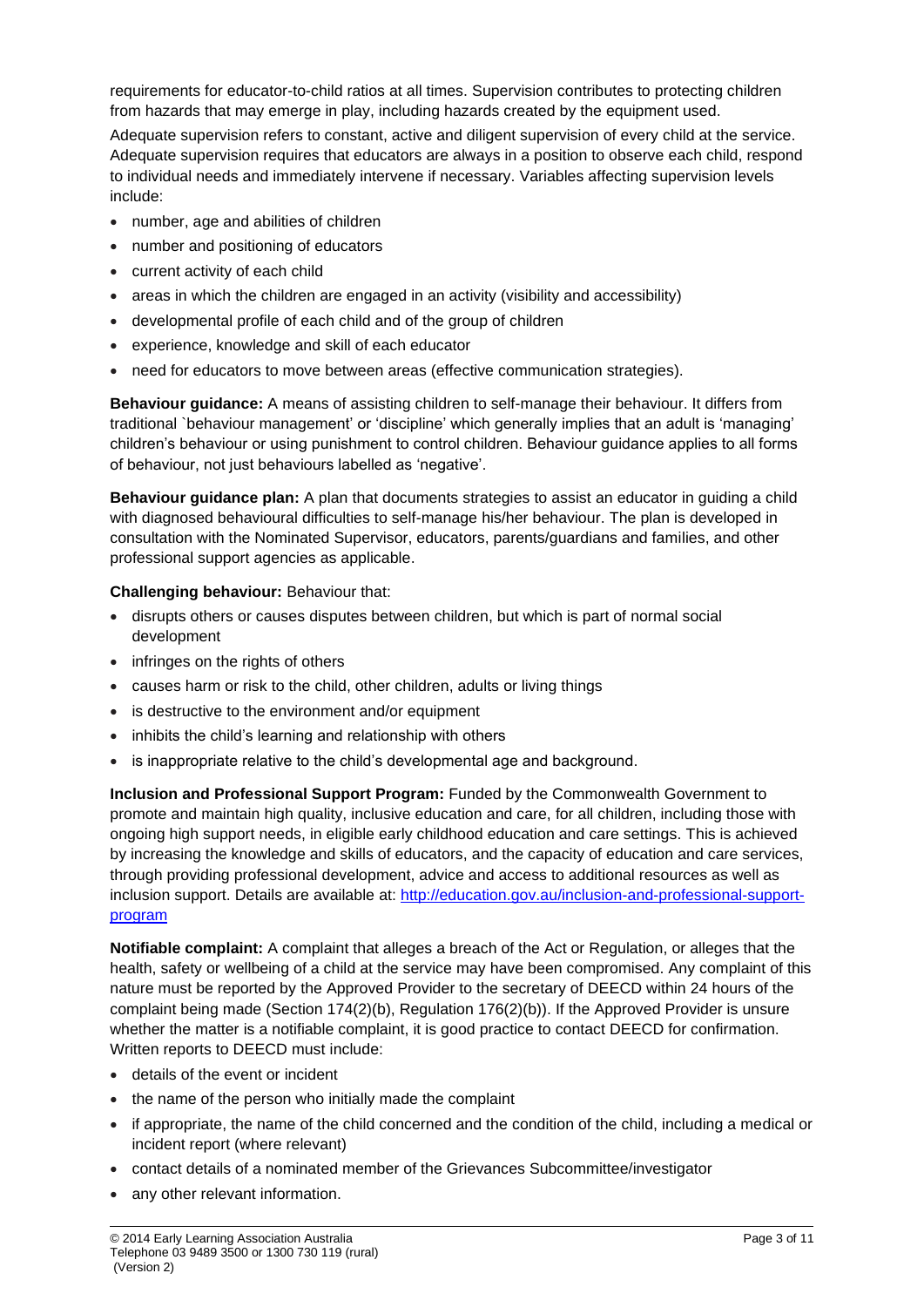Written notification of complaints must be submitted using the appropriate forms, which can be found on the ACECQA website: [http://www.acecqa.gov.au](http://www.acecqa.gov.au/)

**Preschool Field Officer (PSFO) Program:** Early intervention outreach services that are universally available within state-funded preschools for any child with developmental concerns. The primary role of the PSFO Program is to support the access and participation of children with additional needs in preschool. Details available at:

<http://www.education.vic.gov.au/childhood/providers/needs/pages/kinderinclusionsupport.aspx>

**Serious incident:** An incident resulting in the death of a child, or an injury, trauma or illness for which the attention of a registered medical practitioner, emergency services or hospital is sought or should have been sought. This also includes an incident in which a child appears to be missing, cannot be accounted for, is removed from the service in contravention of the Regulations or is mistakenly locked in/out of the service premises (Regulation 12). A serious incident should be documented in an *Incident, Injury, Trauma and Illness Record* (sample form available on the ACECQA website) as soon as possible and within 24 hours of the incident. The Regulatory Authority (DEECD) must be notified within 24 hours of a serious incident occurring at the service (Regulation 176(2)(a)). Records are required to be retained for the periods specified in Regulation 183.

**Supervision:** see **adequate supervision** in *Definitions* above.

## **5. SOURCES AND RELATED POLICIES**

#### **Sources**

- *Behaviour guidance practice note series* (DEECD): <http://www.education.vic.gov.au/childhood/providers/regulation/Pages/vcspracnotes.aspx>
- *Belonging, Being & Becoming – The Early Years Learning Framework for Australia*: <http://education.gov.au/early-years-learning-framework>
- Early Childhood Australia (ECA) *Code of Ethics* (2006): [http://www.earlychildhoodaustralia.org.au/code\\_of\\_ethics.html](http://www.earlychildhoodaustralia.org.au/code_of_ethics.html)
- *Guide to the National Quality Standard*, ACECQA: [www.acecqa.gov.au](http://www.acecqa.gov.au/)
- Inclusion and Professional Support Program (IPSP), Department of Education, Australian Government:<http://education.gov.au/inclusion-and-professional-support-program>
- *The Kindergarten Guide* (DEECD): <http://www.education.vic.gov.au/childhood/providers/funding/Pages/kinderfundingcriteria.aspx>
- United Nations Convention on the Rights of the Child: [www.unicef.org/crc](http://www.unicef.org/crc)
- Victorian Early Years Learning and Development Framework: [www.education.vic.gov.au/earlylearning/eyldf/default.htm](http://www.education.vic.gov.au/earlylearning/eyldf/default.htm)

### **Service policies**

- *Child Safe Environment Policy*
- *Code of Conduct Policy*
- *Complaints and Grievances Policy*
- *Curriculum Development Policy*
- *Inclusion and Equity Policy*
- *Occupational Health and Safety Policy*
- *Privacy and Confidentiality Policy*
- *Supervision of Children Policy*

# **PROCEDURES**

### **The Approved Provider is responsible for:**

• developing and implementing the *Interactions with Children Policy* in consultation with the Nominated Supervisor, Certified Supervisor, educators, staff and parents/guardians, and ensuring that it reflects the philosophy, beliefs and values of the service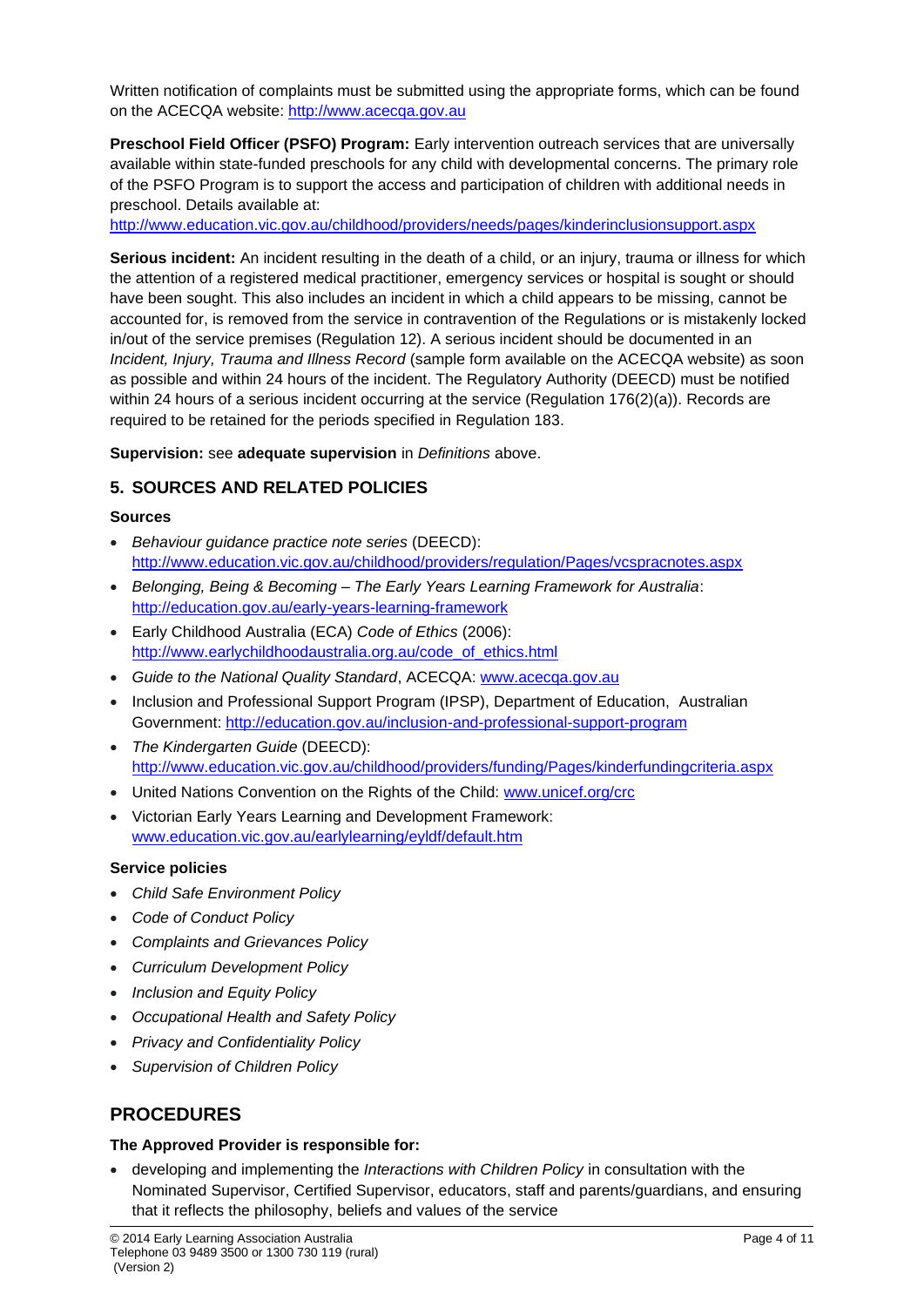- ensuring parents/guardians, the Nominated Supervisor and all staff are provided with a copy of the *Interactions with Children Policy* and comply with its requirements
- ensuring the Nominated Supervisor, educators and all staff are aware of the service's expectations regarding positive, respectful and appropriate behaviour, and acceptable responses and interactions when working with children and families (refer to *Code of Conduct Policy*)
- ensuring children are adequately supervised (refer to *Definitions*) and that educator-to-child ratios are maintained at all times (refer to *Supervision of Children Policy*)
- ensuring the size and composition of groups is considered to ensure all children are provided with the best opportunities for quality interactions and relationships with each other and with adults at the service (Regulation 156(2)). Smaller group sizes are considered optimal
- ensuring educational programs are delivered in accordance with an approved learning framework, are based on the developmental needs, interests and experiences of each child, and take into account the individual differences of each child (refer to *Inclusion and Equity Policy*)
- ensuring the educational program contributes to the development of children who have a strong sense of wellbeing and identity, and are connected, confident, involved and effective learners and communicators (Regulation 73) (refer to *Curriculum Development Policy*)
- ensuring that the service provides education and care to children in a way that:
	- − encourages children to express themselves and their opinions
	- − allows children to undertake experiences that develop self-reliance and self-esteem
	- − maintains the dignity and the rights of each child at all times
	- − offers positive guidance and encouragement towards acceptable behaviour
	- − has regard to the cultural and family values, age, and the physical and intellectual development and abilities of each child being educated and cared for (Regulation 155)
- ensuring clear documentation of the assessment and evaluation of each child's:
	- − developmental needs, interests, experiences and program participation
	- − progress against the outcomes of the educational program (Regulation 74) (refer to *Curriculum Development Policy*)
- supporting educators/staff to gain appropriate training, knowledge and skills for the implementation of this policy
- ensuring the environment at the service is safe, secure and free from hazards for children (refer to *Child Safe Environment Policy*, *Occupational Health and Safety Policy* and *Supervision of Children Policy*)
- ensuring that the Nominated Supervisor, educators and all staff members at the service who work with children are aware that it is an offence to subject a child to any form of corporal punishment, or any discipline that is unreasonable or excessive in the circumstances (National Law: Section 166)
- promoting collaborative relationships between children/families and educators, staff and other professionals, to improve the quality of children's education and care experiences
- referring notifiable complaints (refer to *Definitions*), grievances (refer to *Definitions*) or complaints that are unable to be resolved appropriately and in a timely manner to the Grievances Subcommittee/investigator (refer to *Complaints and Grievances Policy*)
- informing DEECD, in writing, within 24 hours of receiving a notifiable complaint (refer to *Definitions*) (Section 174(4), Regulation 176(2)(b))
- notifying DEECD, in writing, within 24 hours of a serious incident (refer to *Definitions*) occurring at the service (Section 174(4), Regulation 176)
- ensuring that where the service has been notified of a court order prohibiting an adult from contacting an enrolled child, such contact does not occur while the child is on the service premises
- ensuring educators and staff use positive and respectful strategies to assist children to manage their own behaviour, and to respond appropriately to conflict and the behaviour of others
- ensuring that individual behaviour guidance plans (refer to Attachment 1 Procedures recommended for the development of a behaviour guidance plan) are developed for children with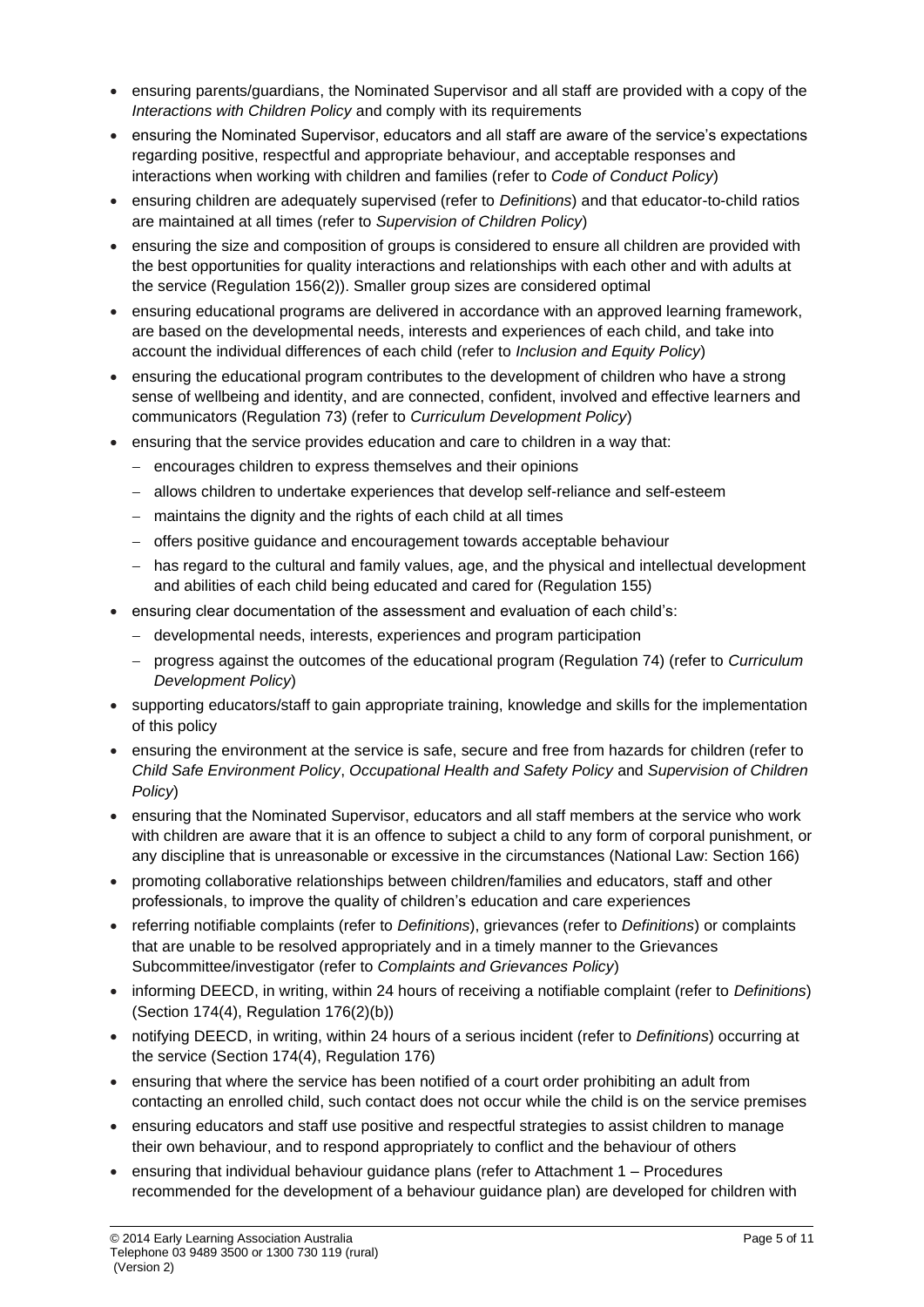diagnosed behavioural difficulties, in consultation with the Nominated Supervisor, educators, parents/guardians and families, and other professionals and support agencies (refer to *Sources*)

- developing links with other services and/or professionals to support children and their families, where required
- maintaining confidentiality at all times (refer to *Privacy and Confidentiality Policy*).

### **The Nominated Supervisor is responsible for:**

- implementing the *Interactions with Children Policy* at the service
- ensuring educators, staff and parents/guardians have access to the *Interactions with Children Policy* and comply with its requirements
- ensuring all staff are aware of the service's expectations regarding positive, respectful and appropriate behaviour, and acceptable responses and reactions when working with children and families (refer to *Code of Conduct Policy*)
- ensuring children are adequately supervised (refer to *Definitions*), that educator-to-child ratios are maintained at all times (refer to *Supervision of Children Policy*) and the environment is safe, secure and free from hazards (refer to *Child Safe Environment Policy*, *Supervision of Children Policy* and *Occupational Health and Safety Policy*)
- considering the size and composition of groups when planning program timetables to ensure all children are provided with the best opportunities for quality interactions and relationships with each other and with adults at the service. Smaller group sizes are considered optimal
- developing and implementing educational programs, in accordance with an approved learning framework, that are based on the developmental needs, interests and experiences of each child, and take into account the individual differences of each child (refer to *Inclusion and Equity Policy*)
- ensuring the educational program contributes to the development of children who have a strong sense of wellbeing and identity, and are connected, confident, involved and effective learners and communicators (refer to *Curriculum Development Policy*)
- ensuring that educators provide education and care to children in a way that:
	- − encourages children to express themselves and their opinions
	- − allows children to undertake experiences that develop self-reliance and self-esteem
	- − maintains the dignity and the rights of each child at all times
	- − offers positive guidance and encouragement towards acceptable behaviour
	- − has regard to the cultural and family values, age, and the physical and intellectual development and abilities of each child being educated and cared for
- ensuring clear and straightforward documentation of the assessment and evaluation of each child's:
	- − developmental needs, interests, experiences and program participation
	- − progress against the outcomes of the educational program (Regulation 74) (refer to *Curriculum Development Policy*)
- organising appropriate training for educators/staff to assist with the implementation of this policy
- ensuring educators and all staff members at the service who work with children are aware that it is an offence to subject a child to any form of corporal punishment, or any discipline that is unreasonable or excessive in the circumstances (National Law: Section 166)
- ensuring that procedures are in place for effective daily communication with parents/guardians to share information about children's learning, development, interactions, behaviour and relationships
- informing the Approved Provider of any notifiable complaints (refer to *Definitions*) or serious incidents (refer to *Definitions*) at the service
- ensuring that where the service has been notified of a court order prohibiting an adult from contacting an enrolled child, such contact does not occur while the child is on the service premises
- ensuring educators and staff use positive and respectful strategies to assist children to manage their own behaviour, and to respond appropriately to conflict and the behaviour of others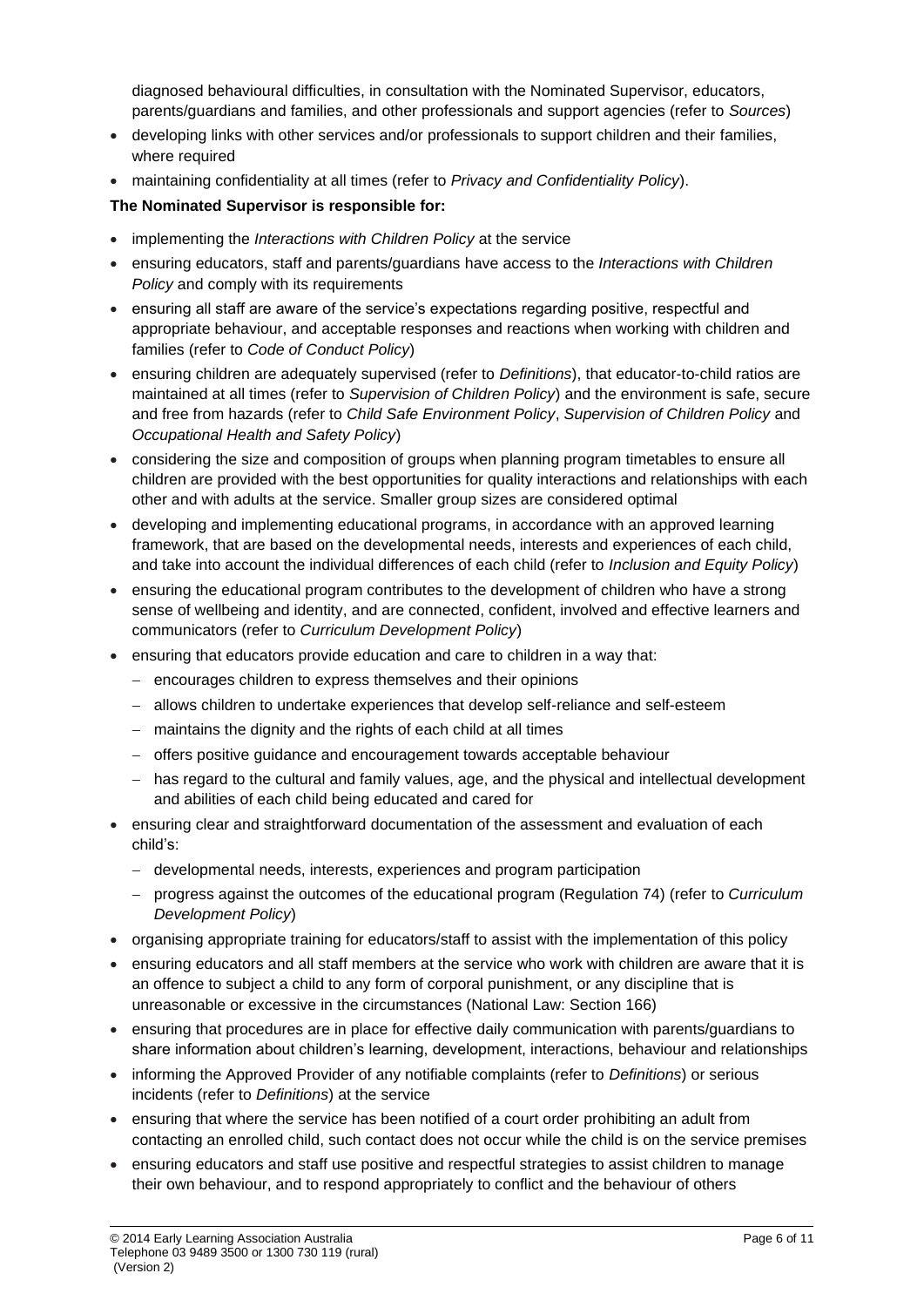- ensuring that individual behaviour guidance plans (refer to Attachment 1 Procedures recommended for the development of a behaviour guidance plan) are developed for children with diagnosed behavioural difficulties, in consultation with educators, parents/guardians and families, and other professionals and support agencies (refer to *Sources*)
- co-operating with other services and/or professionals to support children and their families, where required
- maintaining confidentiality at all times (refer to *Privacy and Confidentiality Policy*).

#### **Certified Supervisors and other educators are responsible for:**

- assisting with the development and implementation of the *Interactions with Children Policy*, in consultation with the Approved Provider, Nominated Supervisor, parents/guardians and families
- providing access to the *Interactions with Children Policy* for parents/guardians and families
- complying with the requirements of the *Interactions with Children Policy*
- being aware of service expectations regarding positive, respectful and appropriate behaviour, and acceptable responses and reactions when working with children and families (refer to *Code of Conduct Policy*)
- providing adequate supervision of children at all times (refer to *Definitions* and *Supervision of Children Policy*)
- communicating and working collaboratively with parents/guardians and families in relation to their child's learning, development, interactions, behaviour and relationships
- delivering educational programs, in accordance with an approved learning framework, that are based on the developmental needs, interests and experiences of each child, and take into account the individual differences of each child (refer to *Inclusion and Equity Policy*)
- delivering programs that develop a sense of wellbeing and identity, connection to community, and provide skills for lifelong learning in all children (refer to *Curriculum Development Policy*)
- providing education and care to children in a way that:
	- − encourages children to express themselves and their opinions
	- − allows children to undertake experiences that develop self-reliance and self-esteem
	- − maintains the dignity and the rights of each child at all times
	- − offers positive guidance and encouragement towards acceptable behaviour
	- − has regard to the cultural and family values, age, and the physical and intellectual development and abilities of each child being educated and cared for
- developing warm, responsive and trusting relationships with children that promote a sense of security, confidence and inclusion
- supporting each child to develop responsive relationships, and to work and learn in collaboration with others
- using positive and respectful strategies to assist children to manage their own behaviour, and to respond appropriately to conflict and the behaviour of others
- developing individual behaviour guidance plans (refer to Attachment 1 Procedures recommended for the development of a behaviour guidance plan) for children with diagnosed behavioural difficulties, in consultation with parents/guardians and families, and other professionals and support agencies (refer to *Sources*)
- documenting assessments and evaluations for each child to inform the educational program (Regulation 74)
- being aware that it is an offence to subject a child to any form of corporal punishment, or any discipline that is unreasonable or excessive in the circumstances
- maintaining confidentiality at all times (refer to *Privacy and Confidentiality Policy*).

#### **Parents/guardians are responsible for:**

- reading and complying with the *Interactions with Children Policy*
- engaging in open communication with educators about their child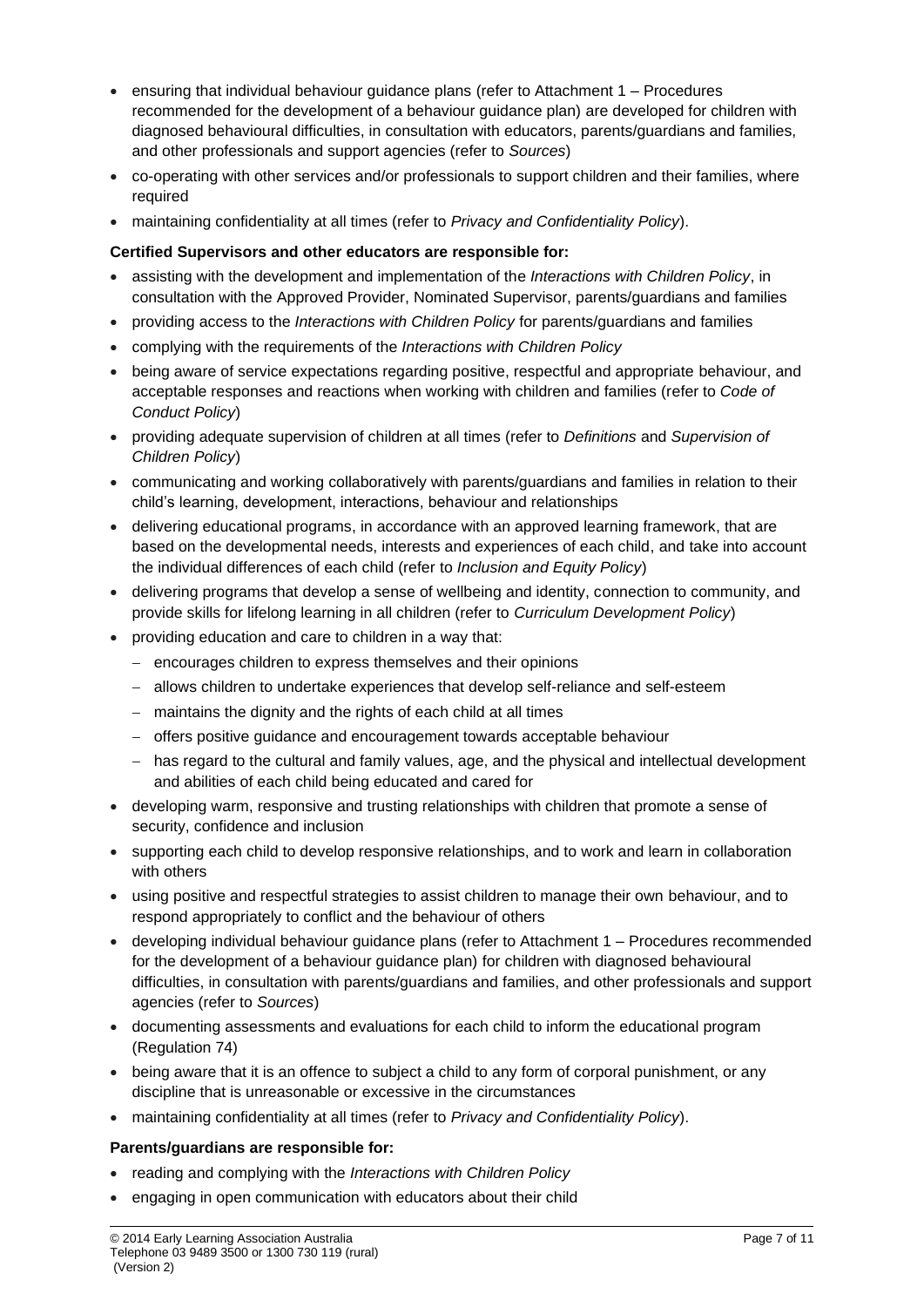- informing educators/staff of events or incidents that may impact on their child's behaviour at the service (e.g. moving house, relationship issues, a new sibling)
- informing educators/staff of any concerns regarding their child's behaviour or the impact of other children's behaviour
- working collaboratively with educators/staff and other professionals/support agencies to develop or review an individual behaviour guidance plan for their child, where appropriate.

# **EVALUATION**

In order to assess whether the values and purposes of the policy have been achieved, the Approved Provider will:

- regularly seek feedback from everyone affected by the policy regarding its effectiveness
- monitor the implementation, compliance, complaints and incidents in relation to this policy
- keep the policy up to date with current legislation, research, policy and best practice
- revise the policy and procedures as part of the service's policy review cycle, or as required
- notify parents/guardians at least 14 days before making any changes to this policy or its procedures.

# **ATTACHMENTS**

• Attachment 1: Procedures recommended for the development of a behaviour guidance plan

# **AUTHORISATION**

This policy was adopted by the Approved Provider of Thornbury Kindergarten on 27 February 2015.

**REVIEW DATE:** 26/02/2018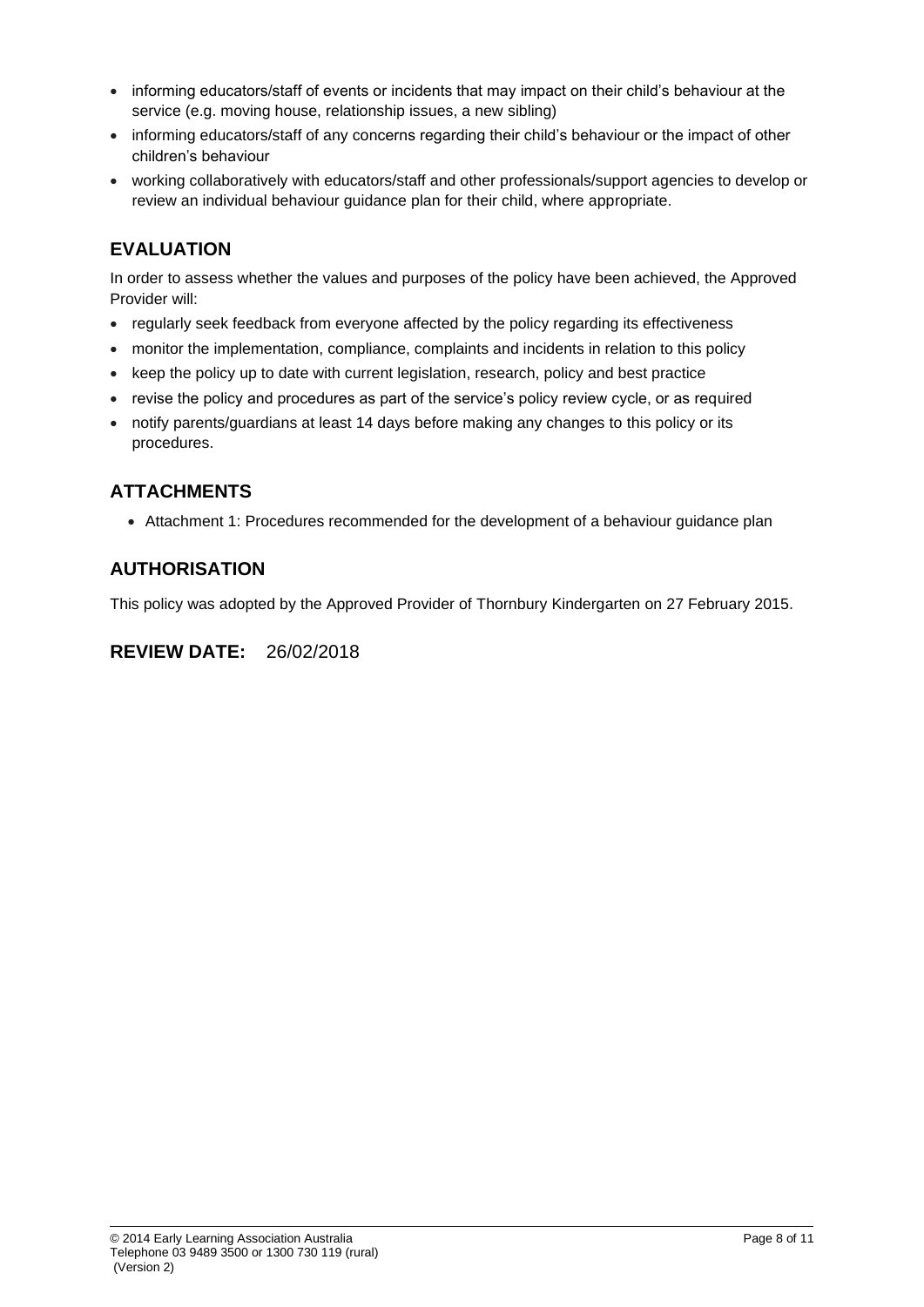# **ATTACHMENT 1 Procedures recommended for the development of a behaviour guidance plan**

**These procedures recommend steps that services can follow to develop a behaviour guidance plan for a child exhibiting challenging behaviour. These procedures should be adapted to suit individual services. For further information see DEECD's Behaviour guidance practice note series (refer to** *Sources***).**

A caring relationship with an adult, who can provide the learning and emotional support required, is pivotal to dealing with a child's challenging behaviour (refer to *Definitions*). Challenging behaviour is best managed through a collaborative strategy developed between service staff and parents/guardians.

Excluding a child from the service should only be a last resort. This decision should be made as part of the collaborative management of a child's behaviour, and based on a joint decision by the parents/guardians and family, and the Approved Provider, Nominated Supervisor, educators and other professionals involved in the education and care of the child (refer to *Inclusion and Equity Policy*).

### **Procedures**

### **Step 1 – Observe**

- Observe children exhibiting challenging behaviour, including in the broader context of their environment, the culture of the service, and the interactions of the whole group and other educators working with the child.
- Identify, based on observations, whether there is a need to develop an individual behaviour guidance plan for the child.

### **Step 2 – Discuss**

Invite parents/guardians to a meeting to discuss:

- the ongoing behaviour displayed by the child, including highlighting improvements and celebrating successes
- their aspirations, as well as the service's aspirations, for the child
- the child's individual characteristics, including interests, temperament, age and cultural background
- recommended strategies to support the child's development, and how these strategies will be reviewed and evaluated
- resources or changes to the environment/program that may be required for a behaviour guidance plan to be implemented e.g. changes to routines and transitions
- the support already accessed by the family to assist with managing the child's behaviour
- other support available, such as a Preschool Field Officer (refer to *Definitions*), referral for specialist assessment and additional adult support (written consent is required from parents/guardians before any intervention/assessment is undertaken)
- any other matter that will assist with the development of a behaviour guidance plan.

### **Step 3 – Consult**

• If appropriate, and with the permission of parents/guardians, consult with other support agencies or service providers who are already working with the child, to assist with the development of a behaviour guidance plan.

#### **Step 4 – Develop**

Develop an individual behaviour guidance plan, based on consultation with the child's parents/guardians and other support agencies, that is:

- appropriate to the needs of the child and accepted/agreed to by parents/guardians and other professionals involved in the education and care of that child
- clear and easy to follow for all educators, staff, parents/guardians and/or volunteers/students working with the child.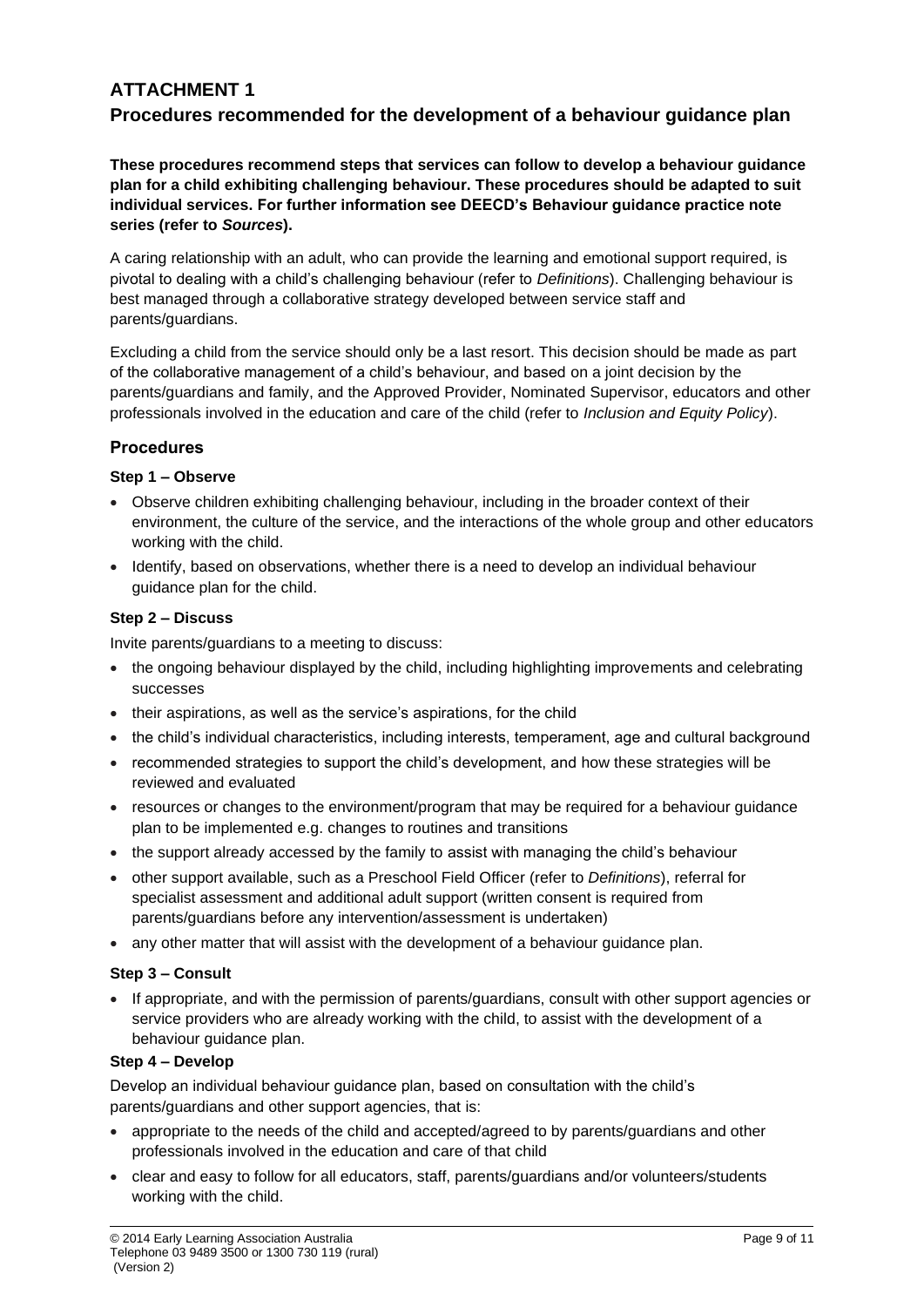#### **Step 5 – Monitor and review**

- Continually review, reflect, evaluate and revise the strategies that have been implemented.
- Communicate with the parents/guardians regarding the child's progress and involve them in evaluating and revising the strategies.

### **Roles and responsibilities**

The following are the roles and responsibilities of the various individuals working with the child at the service.

#### **The Approved Provider is responsible for:**

- ensuring that there is a behaviour guidance plan developed for a child if educators are concerned that the child's behaviour may put the child themselves, other children, educators/staff and/or others at risk
- ensuring that parents/guardians and other professionals (as appropriate) are consulted if an individual behaviour guidance plan has not resolved the challenging behaviour
- consulting with, and seeking advice from, DEECD if a suitable and mutually agreeable behaviour guidance plan cannot be developed
- ensuring that they are notified if a complaint is received about a child's interactions or behaviour e.g. when the safety of other children is in question
- ensuring that, if a complaint is received, every attempt is made to resolve the issue by consultation and investigation as soon as possible
- ensuring that additional resources are sourced, if required, to implement a behaviour quidance plan
- ensuring that educators/staff at the service are provided with appropriate training to guide the actions and responses of a child/children with challenging behaviour.

#### **The Nominated Supervisor is responsible for:**

- developing the behaviour guidance plan in consultation with the Certified Supervisor, educators and the parents/guardian of the child, and other professionals and services as appropriate
- consulting the *Complaints and Grievances Policy* to ensure compliance with service procedures, and regulatory and legislative requirements
- consulting educators for their professional evaluation of the situation, and drawing on their expertise in relation to developing strategies and identifying resources required
- meeting with the parents/guardians of the child concerned to develop and implement a behaviour guidance plan
- supporting educators by assessing skills and identifying additional training needs in the area of behaviour guidance
- investigating the availability of extra assistance, financial support or training, by contacting the regional Preschool Field Officer (refer to *Definitions*), specialist children's services officers from DEECD or other agencies working with the child
- setting clear timelines for review and evaluation of the behaviour guidance plan.

#### **Certified Supervisors and other educators/staff are responsible for:**

- observing children's challenging behaviour and identifying the need to develop a behaviour guidance plan to support a child in self-managing their own behaviour
- assisting the Nominated Supervisor to develop a behaviour guidance plan in consultation with parents/guardians and other professionals as appropriate
- implementing a behaviour guidance plan and incorporating identified strategies and resources into the service program
- undertaking relevant training that will enable them to guide children who exhibit challenging behaviour
- maintaining ongoing communication and consultation with parents/guardians